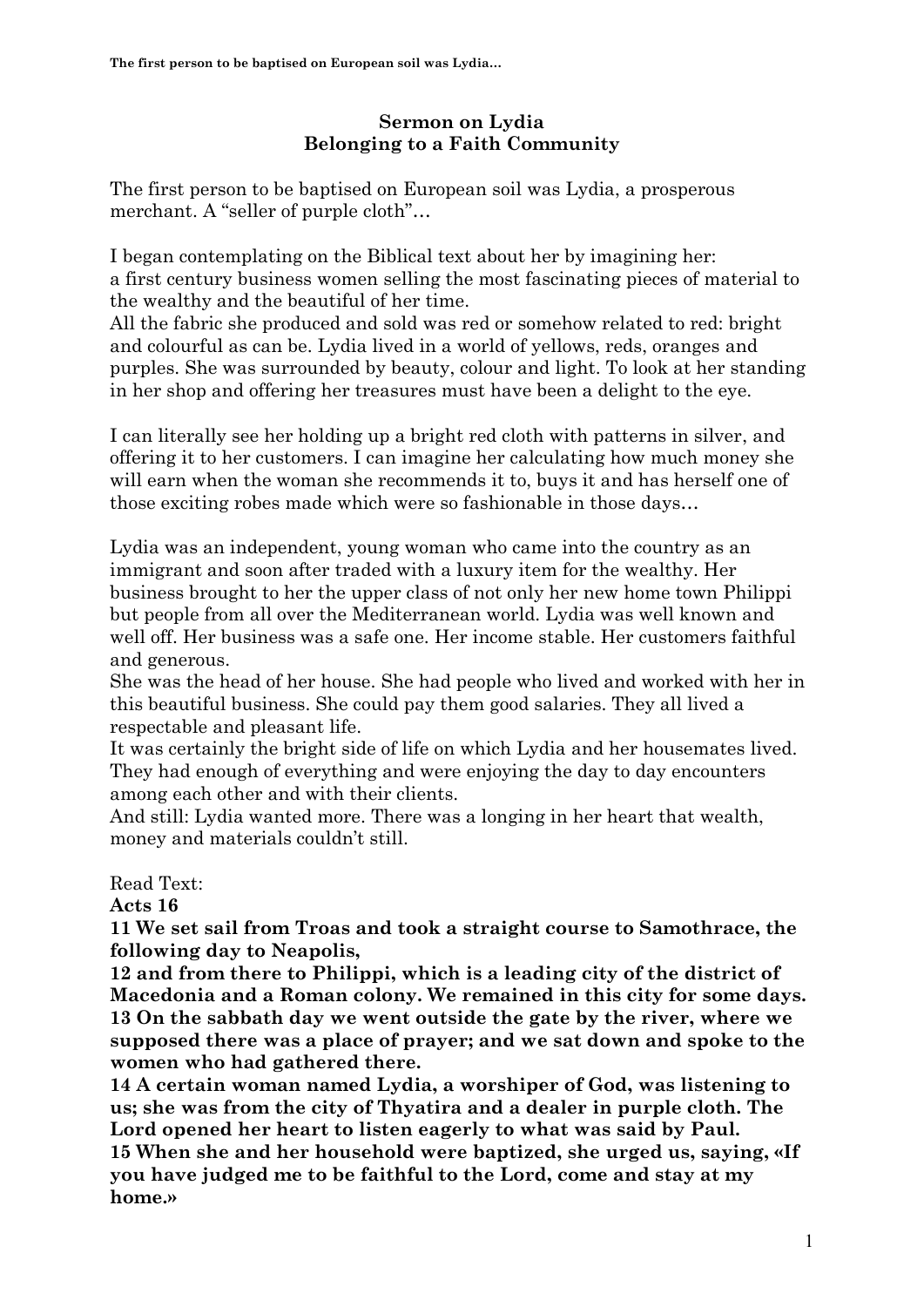…and so they did. They stayed.

What Paul and his companions discovered is unique in the New Testament. They met Lydia and some other women. On the Sabbath day they met a well organised group of women in the Roman colony of Philippi. These women met outside the city in a small prayer place near the river. They met together, they prayed and preached, they sang and praised God, and obviously also welcomed newcomers and strangers.

Paul and his friends were warmly welcomed and immediately became part of this small community. Paul shared about his faith, and Lydia fell in love with the new belief this stranger had to offer.

Only one of the women is mentioned by name. Her leading role is specifically emphasised, and we learn about her profession and her background. We are told where she comes from – Asia Minor - and how she earns her living in her new home in Greece.

Lydia, and maybe some of the other women, too, is a business woman. In contrast to what would have been expected in her time and culture, Lydia is a leader at work, in her community and in her household, too.

Lydia sold purple cloth. Often several women would join together in one business and employ others. Sometimes they lived and worked together in family-like groups called "houses".

After they'd met Paul and his friends, this whole house group was baptised at Lydia's request. In a way it formed the first Christian community in Europe. Lydia and her household were the beginning of an expanding church. They met in Lydia's home, more and more people came and joined them. There was always plenty of time for sharing and praying, lots of singing, and teaching as well: teaching of the essentials of this new faith of those who had decided to follow Jesus.

Lydia, the woman who already had a good job and friends to live with, now experienced what it meant to live in a community with those who she shared her faith with. The people of her house had become her Christian friends. The household was not only a place where they lived together but where they worshipped and prayed together. A community house had been turned into a centre of spirituality. And Lydia was the head of it. She had found the three things that were most important to her: work, community and faith. And from all which she then learned about Jesus and his teachings she knew that the way she now lived, worked and worshipped was exactly the way Jesus would have wanted her to do it, had he still been alive. But – hang on – he was still alive. She could feel him in all that happened to them since Paul had arrived, and she knew that this was what she had always longed for: to find Jesus. Nothing more and nothing less.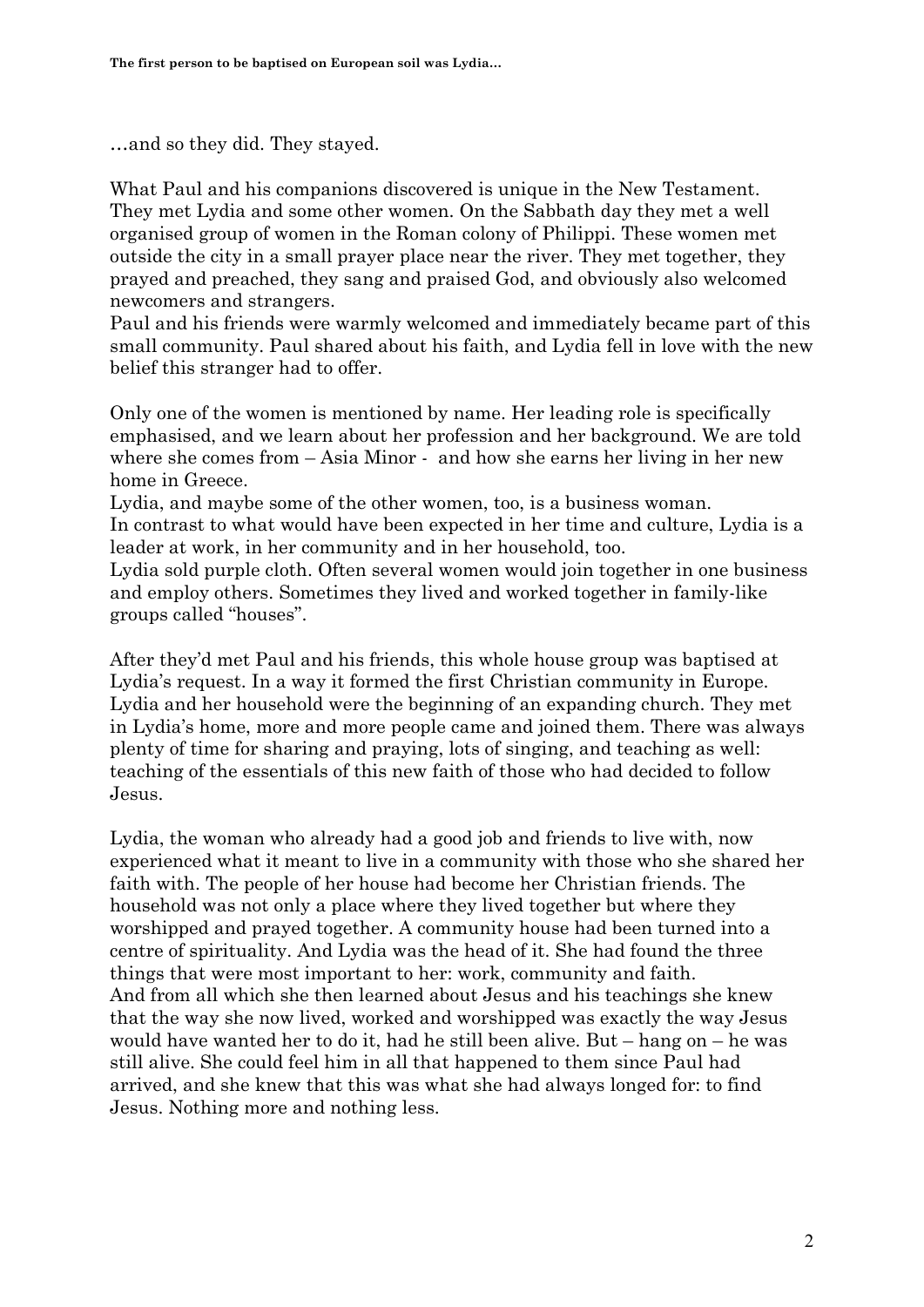Lydia understood that Jesus had taught his friends to grow together and learn in community. Become who God had meant them to be not as individuals but in community.

Jesus had woven people together into a community around him and taught them stories and parables. And by doing so he helped them to develop their faith and grow in it.

What he taught changed the people around him; and it changed their relationships towards each other.

After Jesus' death the friends of Jesus had first met in the Upper Room. Later they met in various homes and temples.

They repeated the stories of Jesus, imprinting his teaching upon their hearts. The community supported them, provided the network for testing ideas, gaining from one another's experiences, sharing the love of Christ, and holding one another accountable to following Jesus.

The spiritual life, so Lydia learned, is never a lonely affair.

John Wesley, the founder of Methodism, intentionally organized people into small groups for the study of the Bible and prayer, and "to watch after one another in love". Early Methodists met in societies, classes and bands. They gathered in homes, workplaces and schools. They helped each other to make spiritual progress and cared for each other. They shared their doubts and hopes and talked about how they'd seen God's grace at work in their lives.

They learned to "rejoice with those who rejoice" and to "weep with those who weep". They nourished and encouraged each other.

Their desire was to become more and more like Christ. And by helping each other, they did.

John Wesley wrote: "Christianity is essentially a social religion; and to turn it into a solitary one, is to destroy it." This simply means: spiritual life needs community and cannot be learned alone.

Robert Schnase, the American bishop whose book has been my companion for many years, interprets this statement by saying: "Peace, forgiveness, mercy, compassion, hope, gentleness, love, grace, serving are components of belief. They are communal in nature. They are social and cannot be learned merely from a book. They only become part of us, as we practice them with other people." In other words: we learn them with friends and fellow travellers on the road which Jesus has shown us. And the more we share on this journey the more we can help each other to stay committed: committed to our faith, to Christ, to God, to doing God's work in the world etc.

Following Christ in community, and that is all that our baptism and our faith are about, makes being a Christian a public commitment, and it draws us closer to the way Jesus lived.

The closer we come, and this must have been Lydia's experience, too, the more our longing for more than work and wealth is stilled.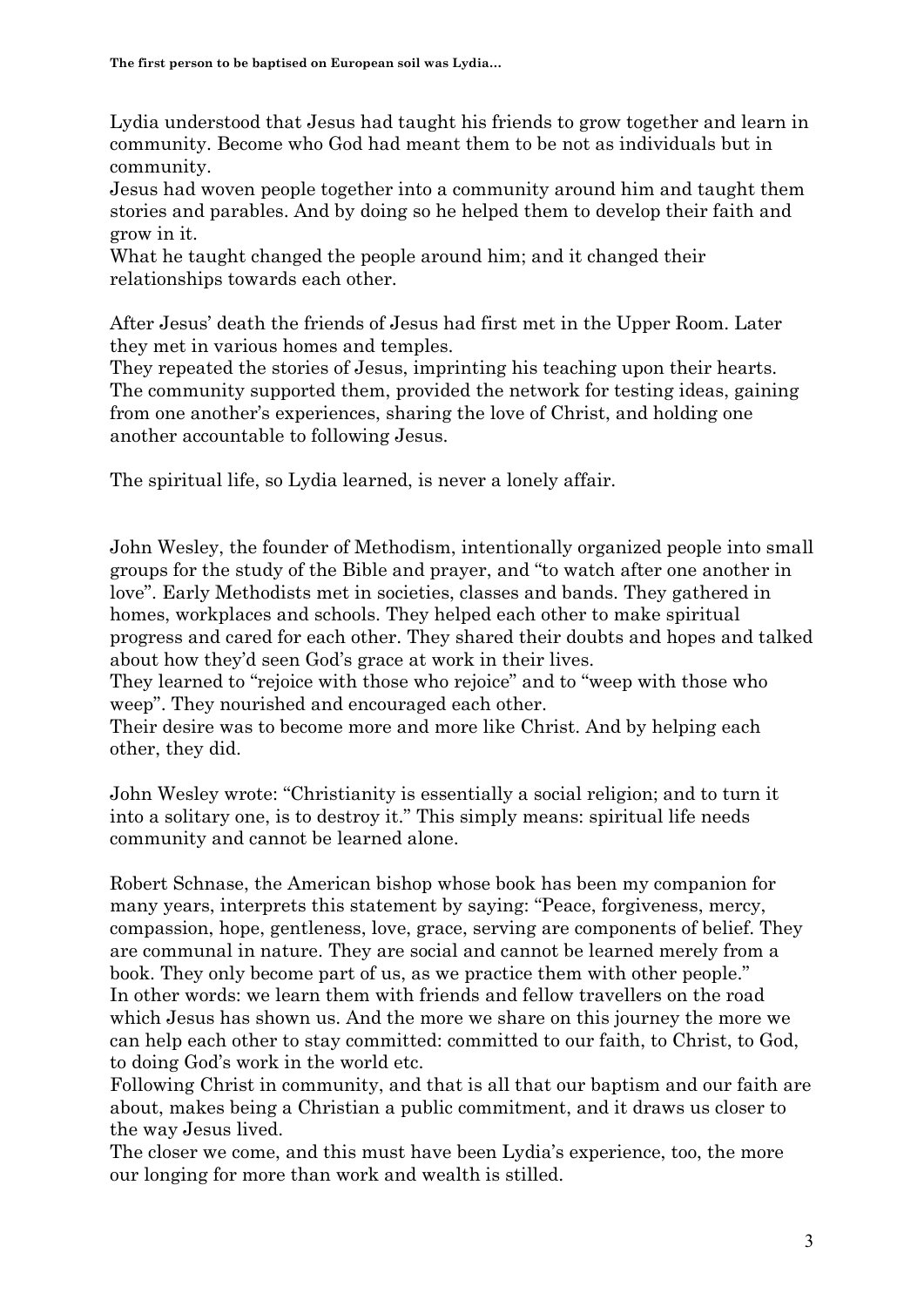Christian friends can help us more than anything or anybody else to make it safely through difficult times. "Nothing is as disheartening as a lonely struggle…" Lydia knew that. And we know it, too.

God uses other Christians, those for example who we meet here on a Sunday morning, to sustain us through the ordinary ups and downs of life, and also through the times of extraordinary darkness and grief. Knowing that someone prays for me fills me with new hope. Belonging to a community soothes my wounded soul and helps me heal. Being with fellow Christians makes me strong where life otherwise could so easily break me.

I imagine that Lydia's baptised household was the place and the source of trust, confidence and love. She felt connected, not only through the work they did, but through the faith they shared: bread and wine, sorrow and pain, love and joy.

"Never underestimate the power of a community to help," writes Robert Schnase. This must be what Lydia always knew and what she received through her baptism: a community that helped!

May we all – baptised or not – have this knowledge, too. May it carry us through in bright and dark times.

God is with us.

God's presence reaches us through the people who genuinely love us, who care for us, who open for us their hearts and houses, just as Lydia did almost 2000 years ago.

Let's follow in her footsteps and let us, with her at our side, discover the beauty of a life with the living God.

Amen.

## **Statement of Interdependence**

I do not stand alone but with others to support me I will stand my ground

I do not see the way but with others to walk with me I can make my path

I do not posses the truth but with others to witness to what they know I will be able to discern what is right

I cannot master all skills but with others who will lend their accomplishments I can do enough

I cannot carry every burden but with others to share it I may bear my own load